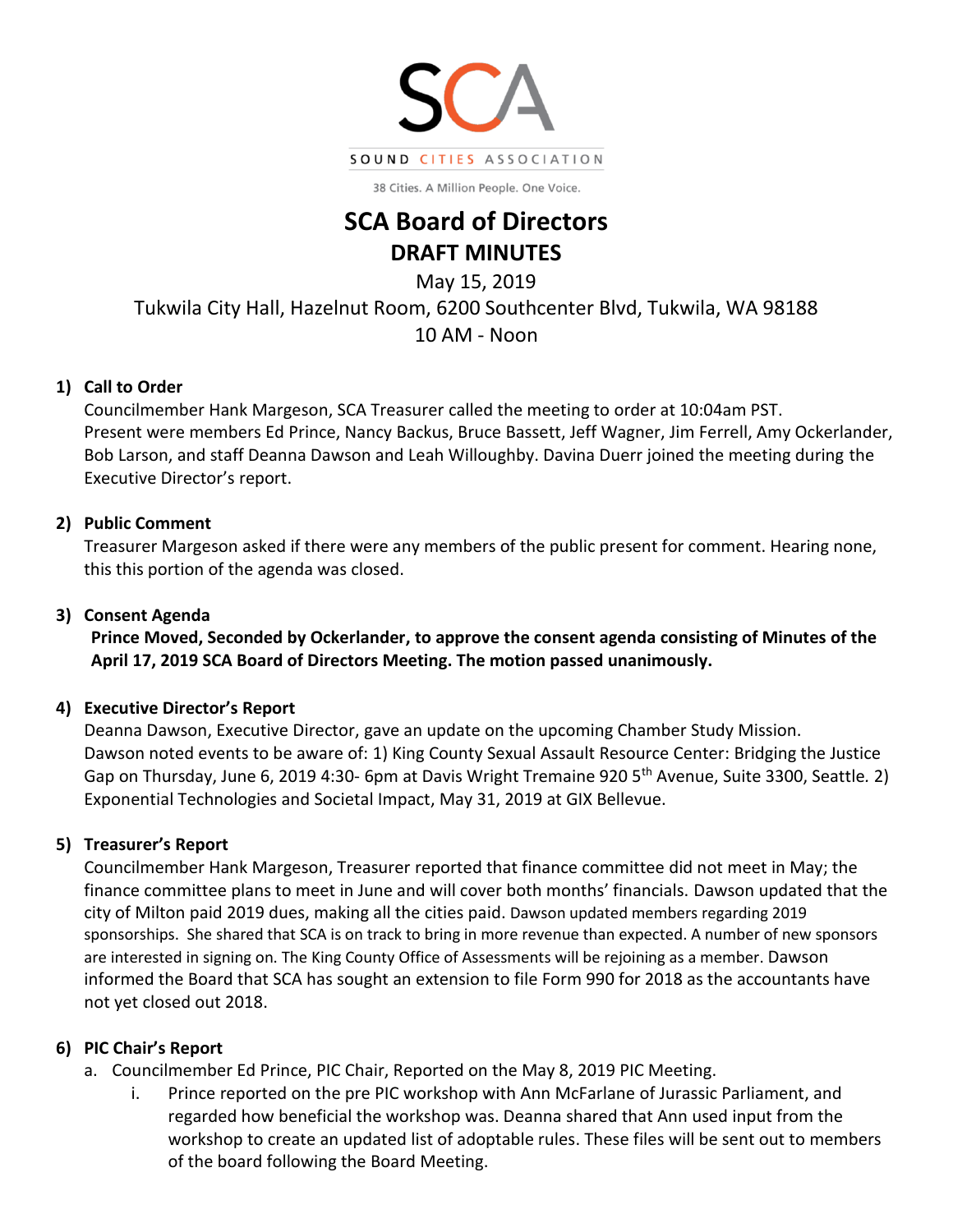ii. Affordable Housing Committee Appointment

**Backus moved, seconded by Margeson for the appointment of the following members and alternates to the Affordable Housing Committee, as recommended by the PIC: Prince called** 

**Members Mayor David Baker, Kenmore Mayor Debbie Bertlin, Mercer Island Councilmember Claude DaCorsi, Auburn Councilmember Nancy Tosta, Burien**

#### **Alternates**

**Mayor Ken Hearing, North Bend Councilmember Marli Larimer, Kent Councilmember Ryan McIrvin, Renton Deputy Mayor Lynne Robinson, Bellevue**

Margeson asked for statements or questions regarding the nominations. Backus and Margeson regarded the strength of the candidates and of the pool. Margeson noted that he had voted against the slate at the PIC meeting, noting concerns over diversity, but would be voting in favor at this meeting.

Margeson asked if there were any additional questions or comments. There were none. The motion passed unanimously.

iii. 2019 State Legislative Session

The Board debriefed the session and discussed the upcoming SCA Networking Event with legislators. Dawson encouraged Board members to encourage guests to attend. Backus asked if she could invite junior councilmembers; Dawson encouraged her to do so. Up-to-date registrations will be sent to members of the board following the meeting. The Board spoke to the need to develop strong relationships with legislators outside the session. Larson asked about the impact of a new Speaker of the House.

iv. Homelessness Response Governance and System Recommendations

Dawson reported on discussions between King County and Seattle on combining homeless system response. Board members stressed need for SCA representation on ant oversight board. Backus noted discussions that would remove elected officials from oversight, which Board members did not support.

v. Initiative 976

Dawson gave an update to the Board on Initiative 976, which will be on the ballot in November. She noted restrictions around using public facilities to support or oppose ballot measures. See [http://mrsc.org/Home/Explore-Topics/Governance/Candidates-and-Newly-Elected-](http://mrsc.org/Home/Explore-Topics/Governance/Candidates-and-Newly-Elected-Officials/Use-of-Public-Facilities-to-Support-or-Oppose-Ball.aspx)[Officials/Use-of-Public-Facilities-to-Support-or-Oppose-Ball.aspx.](http://mrsc.org/Home/Explore-Topics/Governance/Candidates-and-Newly-Elected-Officials/Use-of-Public-Facilities-to-Support-or-Oppose-Ball.aspx) SCA will continue to monitor, but will not take a position on this measure. Some SCA cities may adopt positions.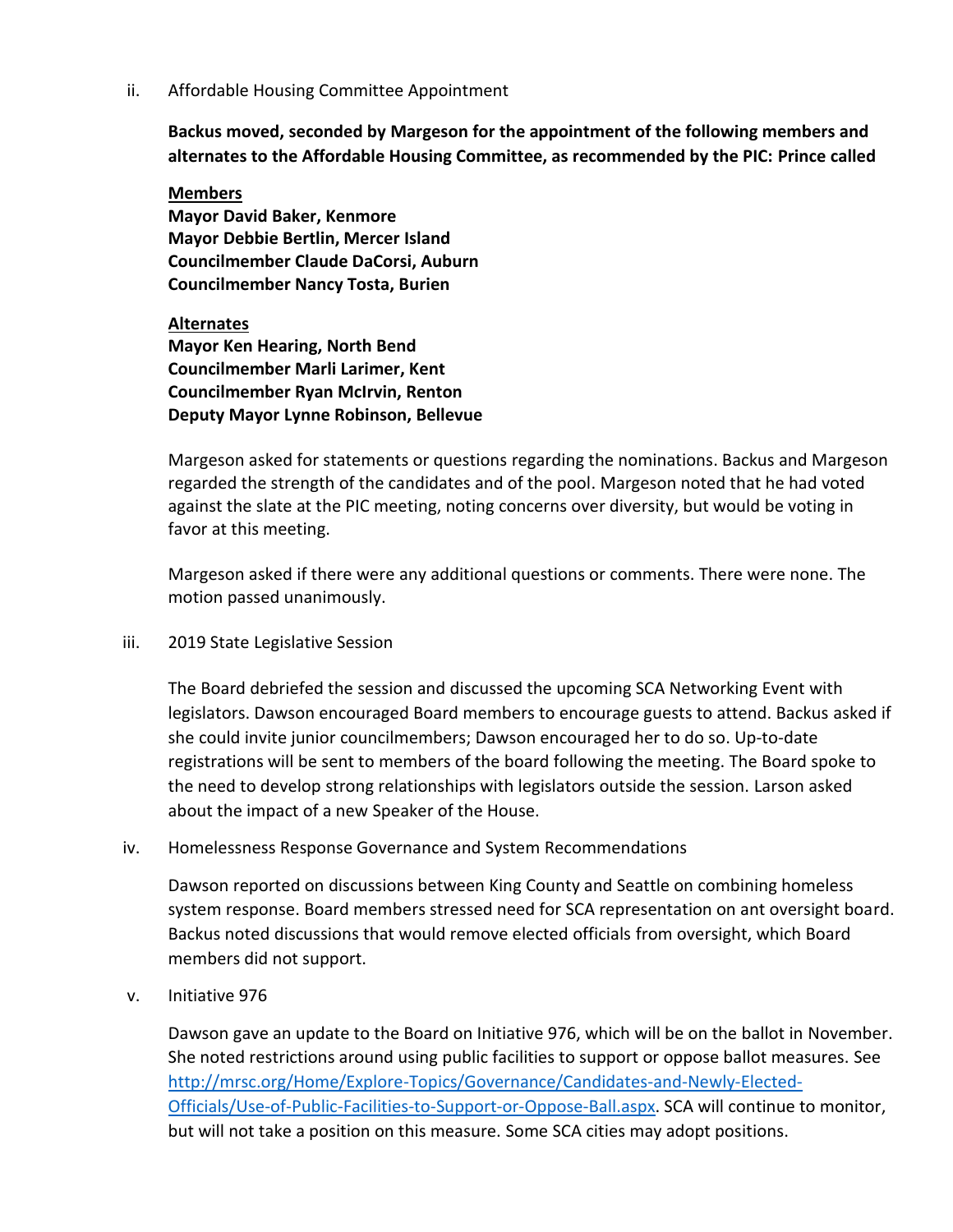vi. King Conservation District Proposed 2020-2024 Rates

Dawson gave an overview of discussions around rates and charges for the King Conservation District (KCD). Members also discussed the County Council's new oversight of special purpose districts, including elections.

vii. Levies and Ballot Measures in King County

Prince and Dawson noted that upcoming ballot measures are listed in the PIC materials.

viii. Potential Upcoming SCA Issues

Dawson reported on the impacts of the *Martin v. Boise* Decision around homelessness. Board members were supportive of a training on this topic.

#### **7) City Administrator's Report**

Bob Larson reported on the previous City Mangers and Administrators meeting. He highlighted and again asked for considerations for the Northwest Women's Leadership Academy.

#### **8) Discussion Items**

a. Municipal League Organization of the Year Award

The Board discussed the recent event honoring SCA.

b. Members Emeritus

Dawson noted that many members who may be eligible for this honor will be retiring this year. The Board will take this topic up at a future meeting.

c. Request from Comcast to Partner with King County Housing Authority on Letter

Dawson asked whether members would be interested in signing on to a letter informing Housing Authority residents of their eligibility to participate in the Internet Essentials program, as they had last year. Members agreed they would. Ockerlander declined due to the lack of this service in her jurisdiction, and Larson declined as he is not an elected official. Dawson will review the language of the proposed letter and send to Board members for review.

d. Board Meeting Location

Dawson shared background info regarding construction project at Tukwila City Hall, the current location of 2019 Board Meetings. Parking will be affected significantly. Renton has agreed to allow SCA to hold Board Meetings at the Renton City Hall, starting in July.

#### e. King County Charging Standards

Dawson reviewed with the Board concerns raised by several cities around charging standards in King County. Board members Ferrell, Backus, and Ralph and Mayor Denis Law agreed to meet to discuss, and bring possible concerns to King County Prosecutor Dan Satterberg. Other Board members were encouraged to touch base with their police chiefs and prosecutors to see what concerns they had.